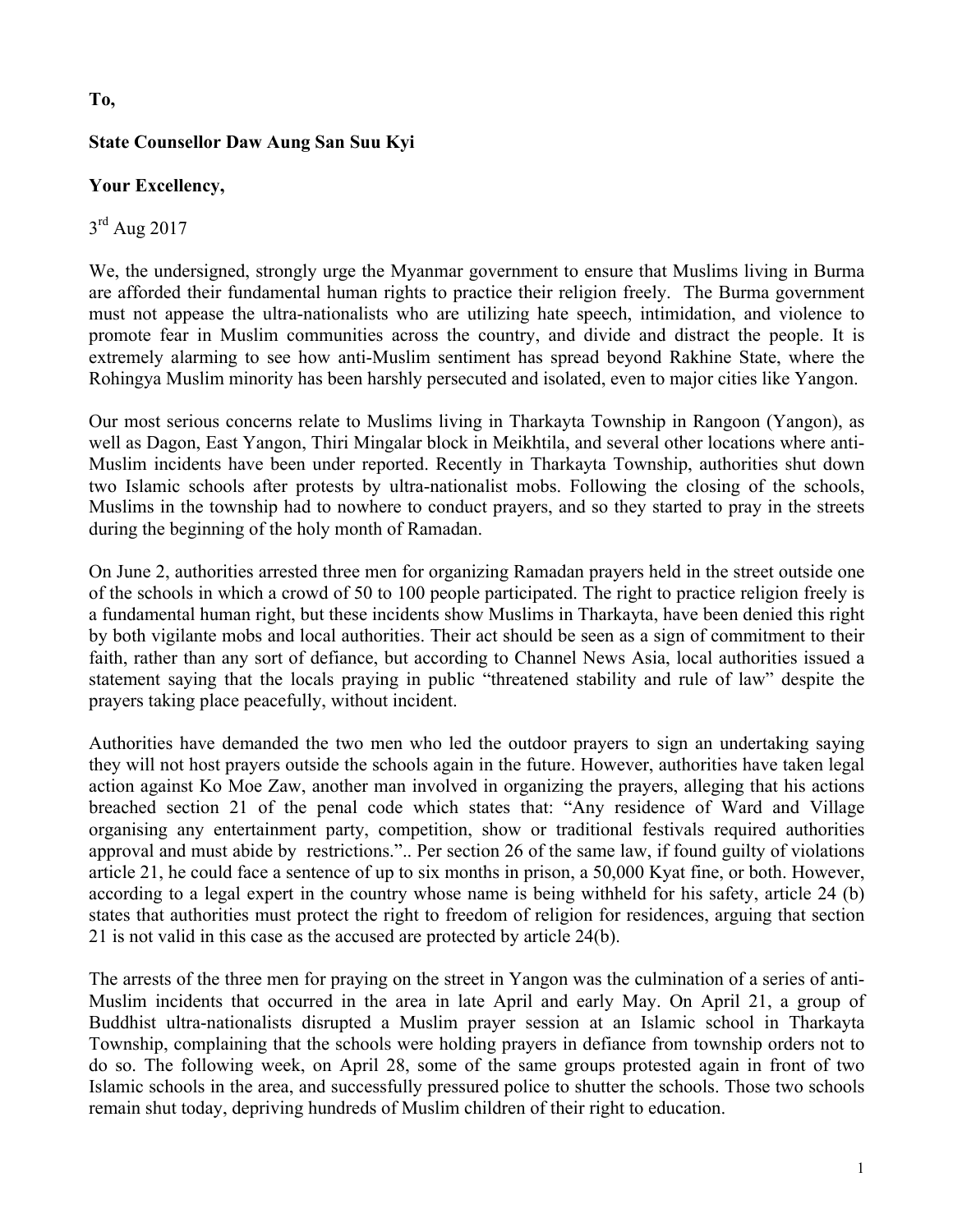On May 29, authorities ordered Muslim leaders from Tharkayta township to come to a meeting, and the officials present informed those assembled that private residences could not be used for religious purposes as they had been previously.

On June, 5 Myanmar Muslim religious organizations sent a letter to the Ministry off Religious Affairs, raising serious concerns about their difficulties to find another place for the Muslim community to conduct religious worship in Tharkayta and Dagon South Townships.

A Sunni Jumma Mosque and Islamic school located at Lay Dauk Kan Block, that has operated for 75 years in Dagon East in Yangon for 75 years, now has also been blocked for religious use following complaints to the Ministry of Religious Affairs. The rationale for the closure is apparently that the Ministry did not issue permission for the Muslim community to access the premises for religious purposes. Complainants then informed local officials of this fact, and local officials reacted by banning the use of these premises because the mosque did not have permission from Ministry of Religious Affairs.

At this time, there are approximately 1200 Muslim households living Thiri Mingalar ward in Mekhtila city, comprising a total of about 4000 persons. However, there are only two mosques in the city and both have been sealed by the authorities. The result it is now impossible for Muslims living in the area to exercise their right to freedom of worship and prayer during Ramadan or other times impossible for the Muslims living there. On May 1, Muslim leaders from the affected community sent a letter to State Counsellor and Foreign Minister Daw Aung San Suu Kyi regarding their plight, and requesting her assistance. On June 3, the Muslim leaders sent another, similar letter to the authorities. To date, they have received no response to either letter.

We are disappointed that the Burma government has not permitted the construction of any new mosque in the country since 1962. In fact, because several mosques have been shut down and the government refuses to permit them to re-open, the actual number of mosques in the country is less than in 1962.

These instances are all part of a greater pattern of targeted oppression against Muslims by state and non-state actors in Burma that clearly violate article 18 of the United Nations' Universal Declaration of Human Rights. We call on friends of Burma in the international community, including aid donors to the Burma government, to pressure the Burmese Government to ensure that all people in the country have the freedom to practice their religion peacefully without fear of organized intimidation or administrative obstruction. In pursuing a more democratic future, we believe that Burma must ensure that all people are represented and all laws are applied equitably, while ensuring equal rights universally.

### **Recommendations:**

### *To the Government of Burma:*

Ensure that police and local government forces will not act pre-emptively to satisfy arbitrary or unlawful demands by extremist nationalist groups. Order local authorities to maintain the rule of law rather than appease the ultra-nationalist groups at the expense of respecting the rights of religious minorities.

Reopen all closed mosques and religious schools and allow them operate freely in accordance with the United Nations Declaration of Human Rights.